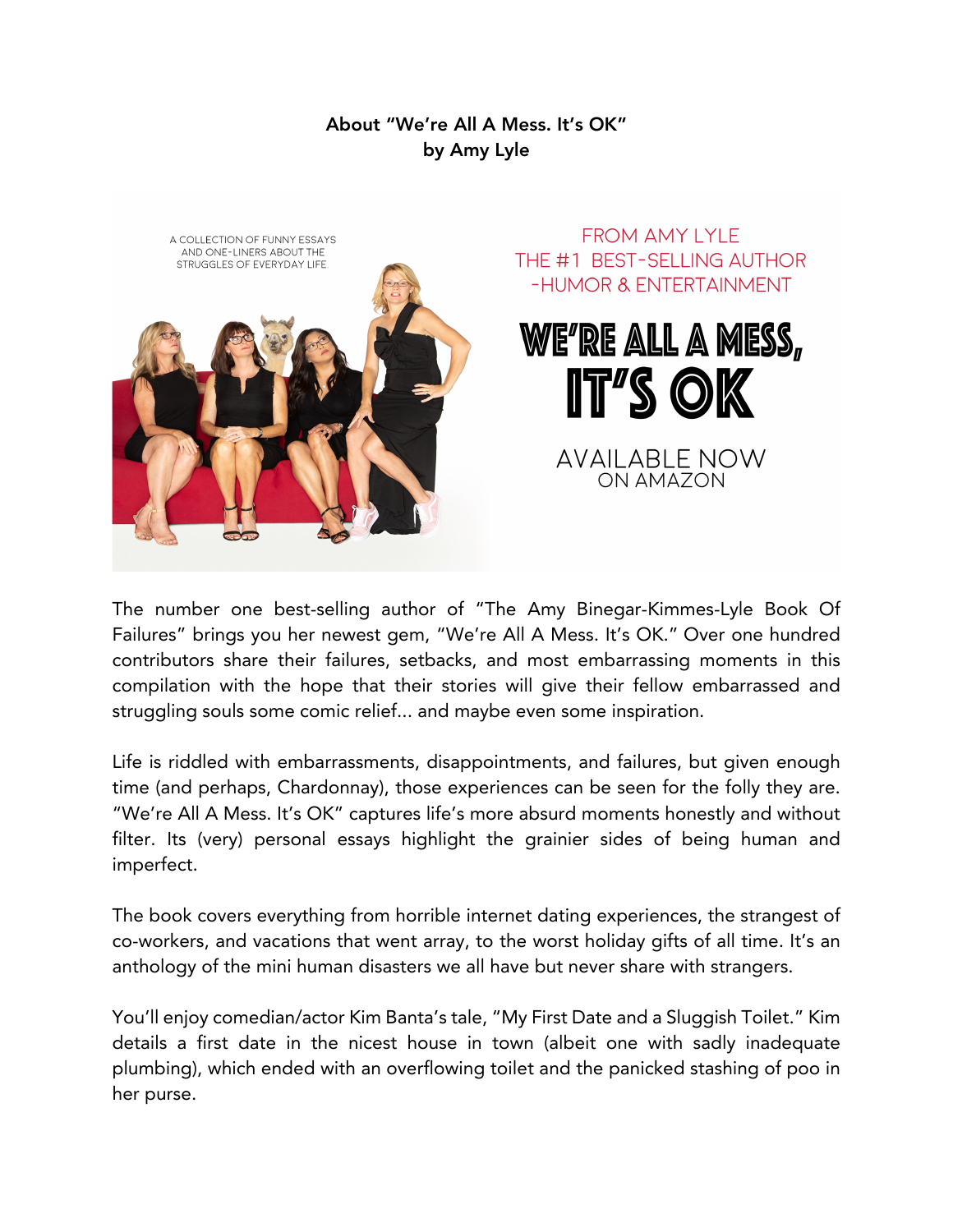## Also...

"You Must Have Me Confused with Someone Else" depicts Dane Levent's distress over the total craziness of her golden retriever, Buddy, after being picked up from boarding…only to discover a week later that she had the *wrong dog*.

And…

"He's Worth the Wait" by Bes. D details her mother-in-law's passionate, long-term relationship with a *great guy* she had met online…at Meet-An-Inmate.com, to be specific.

Further...

"Saying 'I'm Sorry' Will Not Fix This Situation" by Ashley P. recounts the collapse (no pun intended) of her best date into the worst *ever* when she leapt into her partner's lap, causing what is called, in medical terminology, a *penile fracture*.

There's more…

Follow the scarlet rise of Traci Jo's blush as she relates her daily embarrassment when her mother picked her up from school sporting a "wig-of-the-day," "The Dorothy Hamill" perhaps, or "The Marilyn Monroe."

And…

Read an entire chapter dedicated to unusual compulsions, such as Shelley Miner Gardler's need to gather her pets before she goes to work to tell them goodbye and to assign one to be in charge while she's away.

Not to be outdone…

Discover why Christine T sorts M&Ms in ROYGBIV order and eats them first by frequency until they're even, and then one of each color, in order, until they're gone.

And this is just touching the surface.

"We're All A Mess. It's OK" reads like "Chicken Soup for the Soul" with a big old dose of snark and expletives.